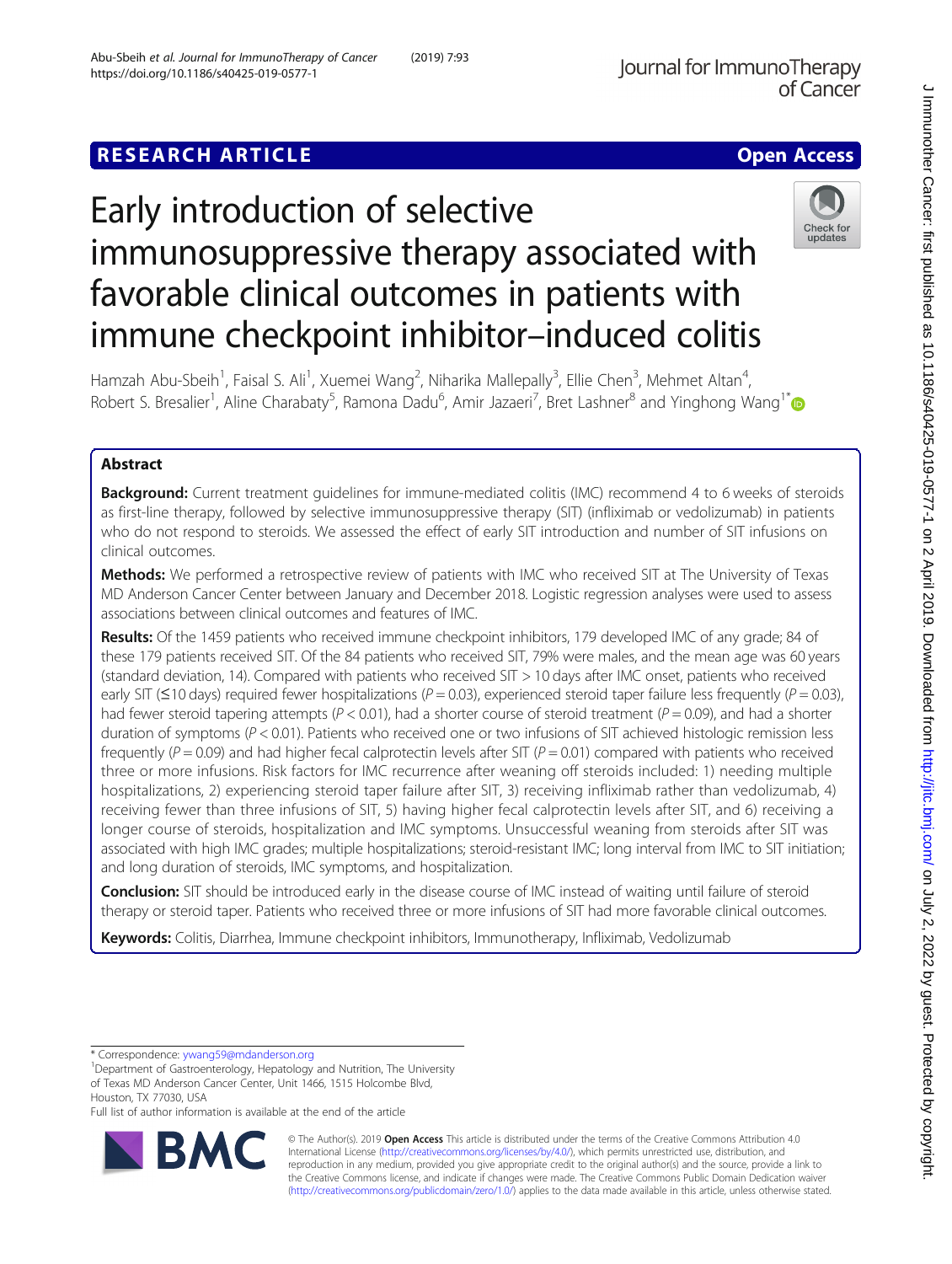#### Introduction

The advent of immune checkpoint inhibitor (ICI) therapy revolutionized the landscape of advanced cancer therapeutics. As the use of ICIs increases and gains global access, the need for updated management recommendations for the immunotherapy-related adverse events (irAEs) associated with ICI therapy becomes pivotal to the safety profile of ICIs. Recently, the American Society of Clinical Oncology, National Comprehensive Cancer Network, European Society for Medical Oncology, and Society for Immunotherapy of Cancer established guidelines for the management of irAEs [\[1](#page-9-0)–[4](#page-9-0)]. These recommendations, however, are based on a limited body of evidence. Treatment of irAEs is not well defined for every clinical setting, and some questions remain unanswered. Therefore, further investigation regarding the management of these irAEs is merited.

Immune-mediated colitis (IMC) is among the most commonly encountered irAEs that lead to ICI treatment discontinuation [\[5](#page-9-0), [6](#page-9-0)]. IMC can be devastating and can adversely affect the quality of life of cancer patients. Similarities as well as divergences have been observed between IMC and idiopathic inflammatory bowel disease (IBD) in terms of pathogenesis, clinical presentation, and endoscopic and histopathological features [[7](#page-9-0)–[9\]](#page-9-0). Taking into consideration the mixed nature of the immune infiltrate found in IMC, rich in T cells and neutrophils [\[10](#page-9-0)], the use of selective immunosuppressive therapy (SIT) seems an appropriate frontline strategy for a dual purpose: (1) to treat IMC more quickly and (2) to avoid relapse during corticosteroid tapering. These observations form the rationale behind transposing treatment approaches for IMC from the IBD field. Thus, an anti-T cell blockade by vedolizumab or an anti-neutrophil blockade by infliximab through tumor necrosis factor are appropriate therapies for this purpose.

Current treatment guidelines recommend corticosteroid therapy as first-line therapy for IMC and that corticosteroids be continued for at least 4 to 6 weeks after resolution of IMC  $[1-4]$  $[1-4]$  $[1-4]$ . This approach could expose patients to unnecessary immunosuppression and increases the risk of corticosteroid-associated morbidity. The introduction of SIT, such as infliximab and vedolizumab, is currently recommended only after failure of corticosteroids to induce resolution of symptoms. No data are available on the appropriate timing of SIT administration and the effect of early introduction of SIT before steroid failure. Moreover, recommendations regarding the optimal number of SIT infusions is lacking. These knowledge gaps have not been addressed and are an obstacle in the path of evidence-based recommendations for the management of IMC.

Previously, we published data regarding the utility of endoscopic and histologic evaluation in the management of IMC and the importance of prompt evaluation to guide early SIT initiation [\[7](#page-9-0), [11,](#page-9-0) [12\]](#page-9-0). We also found investigational laboratory tests to be useful in predicting the response to immunosuppressive therapy. Additionally, we reported the effectiveness and safety of vedolizu-mab and infliximab in the treatment of IMC [[13,](#page-9-0) [14](#page-9-0)]. These studies of the endoscopic, histologic, and therapeutic paradigms of IMC were inspired by the experience with the treatment approaches for IBD and yielded findings that are akin to IBD. The current study builds upon this foundation.

At a tertiary cancer center, we are frequently consulted for the treatment of IMC that is refractory to corticosteroid therapy. Delay in SIT introduction and inadequate number of SIT infusions have been shown to be associated with significant morbidity of uncontrolled IBD and serious sequelae [\[15](#page-10-0)], and our clinical observation suggests a similar trend with IMC patients. Therefore, we sought to define the impact of early introduction of SIT, number of SIT infusions, and the duration of steroids on the clinical outcomes of IMC, aiming to contribute to the body of evidence for the upcoming IMC treatment guidelines.

## Methods and materials

### Patient population

Approval for this retrospective study was obtained from the institutional review board at The University of Texas MD Anderson Cancer Center. We included adult patients who developed IMC and received SIT in 2018. We excluded patients with colitis due to other etiologies, including infectious colitis, graft-versus-host disease, and neutropenic colitis. Institutional pharmacy, endoscopy, oncology, and gastroenterology databases were searched to identify eligible patients. Thereafter, a comprehensive chart review was conducted to extract variables of interest.

#### IMC information

Data pertaining to IMC were date of onset, time from ICI initiation to onset, duration of symptoms, presenting and peak grades of diarrhea and colitis, treatment, and outcomes. IMC was graded using the Common Terminology Criteria for Adverse Events (CTCAE) version 5.0 at different times to assess response of IMC to treatment [[16\]](#page-10-0). Onset of IMC was categorized into abrupt (peak IMC grade was recorded at first presentation) or gradual (peak IMC grade was recorded after the first presentation). Improvement of symptoms was defined as significant lessening of clinical symptoms of at least one CTCAE grade, as reported by the patient and treating physician. Rapid improvement was defined as the improvement's occurring within 72 h of IMC treatment (as recommended by the current guidelines).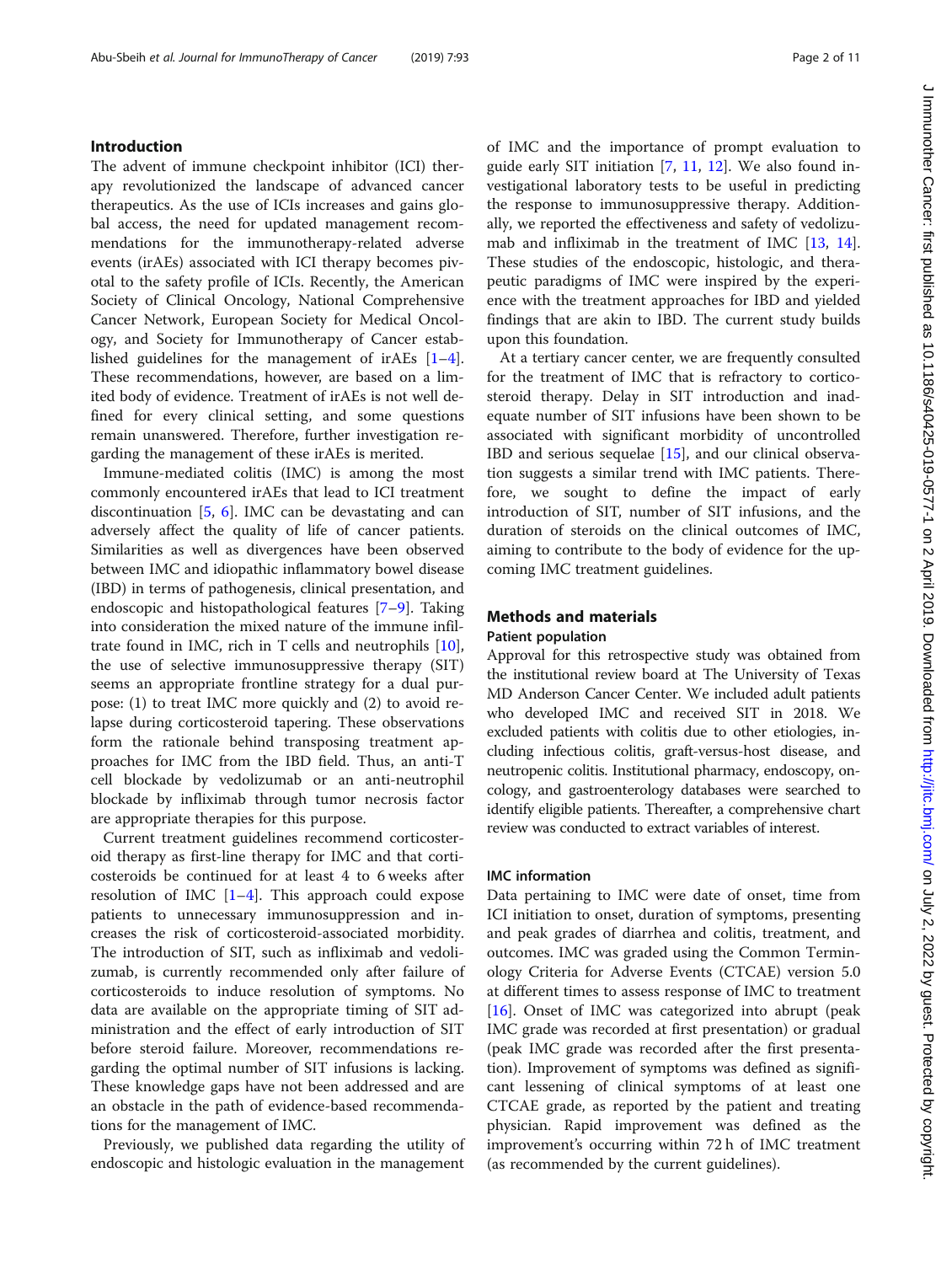#### Clinical characteristics

Collected information included patients' demographics; clinical and oncologic history; and IMC treatment, clinical presentation, and outcomes. Demographics included age at the time of first ICI infusion, gender, and race/ ethnicity. Comorbidities according to the Charlson Comorbidities Index were reported [[17](#page-10-0)]. Cancer type, stage, and treatment were documented as well. Type of ICI, number of infusions, duration of treatment, and non-gastrointestinal irAEs were collected. Also, we reported if ICI therapy was resumed after the first IMC episode. Cancer status at the time of staging and before and after SIT treatment was recorded according to Immune-Modified Response Evaluation Criteria In Solid Tumors (imRECIST) and Immune Response Evaluation Criteria In Solid Tumors (iRECIST) [\[18](#page-10-0), [19](#page-10-0)].

#### IMC treatment

Treatment of IMC consisted of steroids and a biologic agent (infliximab or vedolizumab or both). Initial dosage of steroids was given following the recommendations from treatment guidelines for irAEs depending on the grade and responsiveness of IMC  $[1, 2]$  $[1, 2]$  $[1, 2]$  $[1, 2]$ . Briefly, 1 mg/kg/ day is the recommended initial dose of steroid for grade 2 IMC, and 1–2 mg/kg/day is the recommended initial dose of steroid for grade 3–4 IMC. Steroids were administered orally in grade 2 IMC and intravenously in grade 3–4 IMC. Cumulative duration of steroid treatment was measured, but cumulative dose was not because the dosage varies widely and is impractical to calculate. The number of SIT infusions was measured for both infliximab and vedolizumab. In this study, gradual weaning of steroids was started after the first infusion of SIT. The requirement for hospitalization and intensive care unit admissions due to IMC was documented. Additionally, we reported the number of hospital admissions for IMC and the cumulative duration of associated hospitalizations. Steroid tapering was defined as "failed" if the symptoms recurred after decreasing the dose of steroids from the maximum dose. We also recorded the number of steroid tapering attempts before successful cessation of steroids. Time from IMC onset to SIT initiation was noted as well. Recurrence of IMC after complete discontinuation of immunosuppressive therapy was recorded. Survival duration was defined as the time from ICI initiation to last clinical encounter or death.

#### Investigational data

Fecal calprotectin and lactoferrin values before and after immunosuppressive therapy were recorded. Endoscopic and histologic features at the time of IMC presentation were documented. Endoscopic high-risk features of IMC were defined according to our previous study [[7\]](#page-9-0). Briefly, these high-risk features were one or more of the following: ulcers deeper than 2 mm, ulcers wider than 1 cm, and extensive inflammation involving the colon proximal to the splenic flexure [[7\]](#page-9-0). Repeated endoscopic and histologic evaluations to assess for treatment response were reviewed. Endoscopic remission was defined as the healing of the mucosal ulceration or the resolution of mucosal inflammation. Histologic remission was defined as the absence of active inflammatory features on the repeat mucosal biopsies.

#### Statistical analyses

Continuous variables were described by mean and standard deviation (SD) or median and interquartile range (IQR). Categorical variables were described by frequencies and percentages. Fisher exact and  $\chi^2$  tests were used to compare categorical variables. The Wilcoxon rank sum test was used to compare continuous variables. Factors associated with IMC recurrence or steroid taper failure were assessed by univariate logistic regression analyses. To estimate and compare survival durations between subgroups, we used Kaplan-Meier curves and log rank tests. All statistical tests were two-sided. P values of 0.05 or less were considered statistically significant. Statistical analyses were computed by SAS version 9.4 software and SPSS version 24.0 software.

#### Results

#### Included patients

During the study period, 1459 patients received ICI; 179 (12%) of them developed IMC of any grade. Of these 179 patients, 84 (47%) received SIT. The mean age of these 84 patients was 60 years (SD, 14 years). The predominant gender was male ( $n = 66$  [79%]), and the predominant ethnicity was Caucasian  $(n = 76$  [91%]). Melanoma was the most common malignancy  $(n = 40)$ [48%]), followed by genitourinary cancer  $(n = 28$  [33%]) and thoracic, head, and neck cancers (11 [13%]). Most patients had stage IV malignancy ( $n = 72$  [87%]). ICI therapy consisted of inhibitors of programmed death protein-1 or its ligand in 33 patients (39%), inhibitors of cytotoxic T-lymphocyte associated protein-4 in 21 patients (25%), and a combination of ICIs in 30 patients (36%). The median clinical follow-up duration of this study was 5 months (range, 1–10 months), and the median endoscopic follow-up time was 4 months (range, 1–7 months).

#### IMC features at time of SIT initiation

According to the peak grade of diarrhea, 57 (68%) patients had grade 3 and 13 (16%) had grade 4. Regarding colitis grade, 55% of patients had grade 2 and 45% of patients had grade 3–4. Laboratory assessment of fecal lactoferrin was performed in 56 patients, 53 (95%) of them had positive test. Fecal calprotectin value was obtained in 40 patients with a median of 235 (IQR, 91–479). Of the 64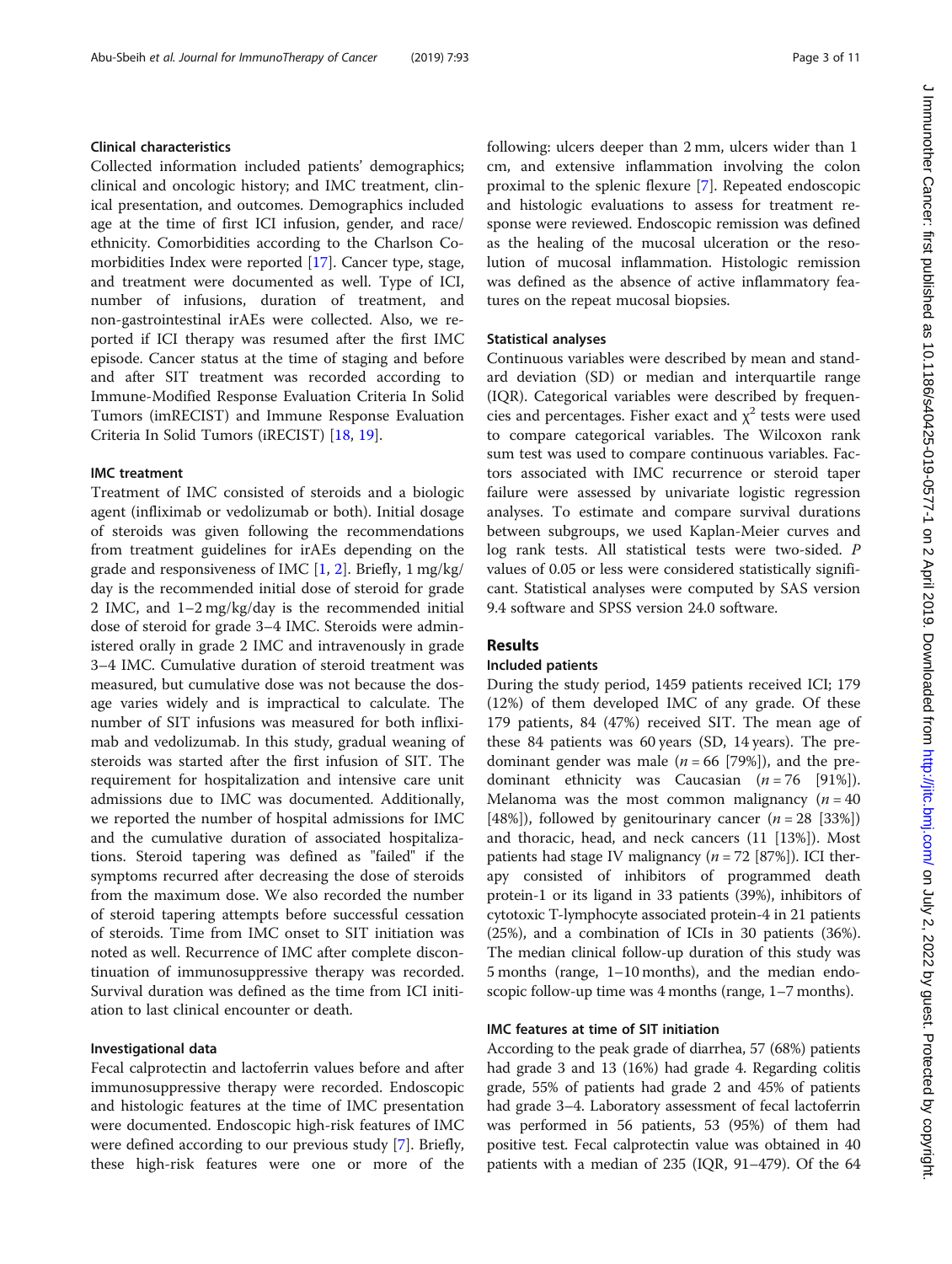J Immunother Cancer: first published as 10.1186/s40425-019-0577-1 on 2 April 2019. Downloaded from http://jitc.bm/ on July 2, 2022 by guest. Protected by copyright J Immunother Cancer: first published as 10.1186/s40425-019-0577-1 on 2 April 2019. Downloaded from <http://jitc.bmj.com/> on July 2, 2022 by guest. Protected by copyright.

<span id="page-3-0"></span>patients who had endoscopic evaluation with biopsy, 40 (63%) had high-risk features of IMC on endoscopy and 60 (94%) had features of active inflammation on histology. SIT treatment consisted of infliximab in 50 patients (60%) and vedolizumab in 34 patients (40%, Fig. 1).

#### Timing of SIT initiation

The median time from IMC onset to SIT initiation was 10 days (IQR, 5–23 days). Patients who received SIT within 10 days of IMC onset  $(n = 44 [52\%)$  required fewer hospitalizations ( $P = 0.026$ ), had shorter duration of symptoms  $(P = 0.002)$ , were less likely to experience steroid taper failure after SIT therapy  $(P = 0.033)$ , and consequently had fewer failed steroid tapering attempts  $(P < 0.001)$  compared with patients who received SIT after 10 days of IMC onset (40 [48%]; Table [1\)](#page-4-0). The two groups had similar severity of diarrhea and colitis, endoscopic and histologic features, and ICI type.

#### Steroid tapering

Steroids were weaned successfully without return of IMC symptoms after SIT therapy in 50 (60%) patients. Compared with these patients, patients in whom steroid tapering failed after SIT had higher peak grades of IMC  $(P = 0.016)$ , were more likely to have a positive fecal lactoferrin test at time of IMC onset  $(P = 0.028)$ , were more likely to present with mucosal ulceration  $(P = 0.015)$ , had longer duration of IMC symptoms  $(P < 0.001)$ , received longer duration of steroid treatment  $(P < 0.001)$ , had

slower improvement in response to steroid treatment before SIT ( $P = 0.009$ ), were more likely to experience failed steroid therapy before SIT ( $P = 0.002$ ), initiated SIT later  $(P = 0.002)$ , were hospitalized for longer durations  $(P = 0.001)$ , and were more likely to require multiple hospitalizations ( $P < 0.001$ ; Table [2](#page-5-0)).

#### Number of SIT infusions

Most patients received one or two infusions of SIT ( $n = 54$ ) [64%]); the median number of infusions was 3 (IQR, 3–4). Compared with patients who received three or more SIT infusions, patients who received one or two SIT infusions were more likely to experience failure of steroid tapering and recurrent IMC ( $P = 0.030$  and  $P = 0.008$ , respectively; Table [3](#page-5-0)). Additionally, patients who received one to two SIT infusions commonly received infliximab rather than vedolizumab  $(P < 0.001)$  and had higher levels of fecal calprotectin after SIT  $(P = 0.011)$ . However, the peak CTCAE grades of diarrhea and colitis were comparable between the two groups.

#### Response to steroid treatment

Of the 79 patients who received steroids before SIT, 38 had improvement of IMC symptoms and 41 had no improvement. Compared to patients who had improvement of IMC symptoms with corticosteroid treatment before SIT, patients whose symptoms did not improve on steroids received steroids for a longer duration  $(P < 0.001)$ , were more likely to experience steroid taper failure after

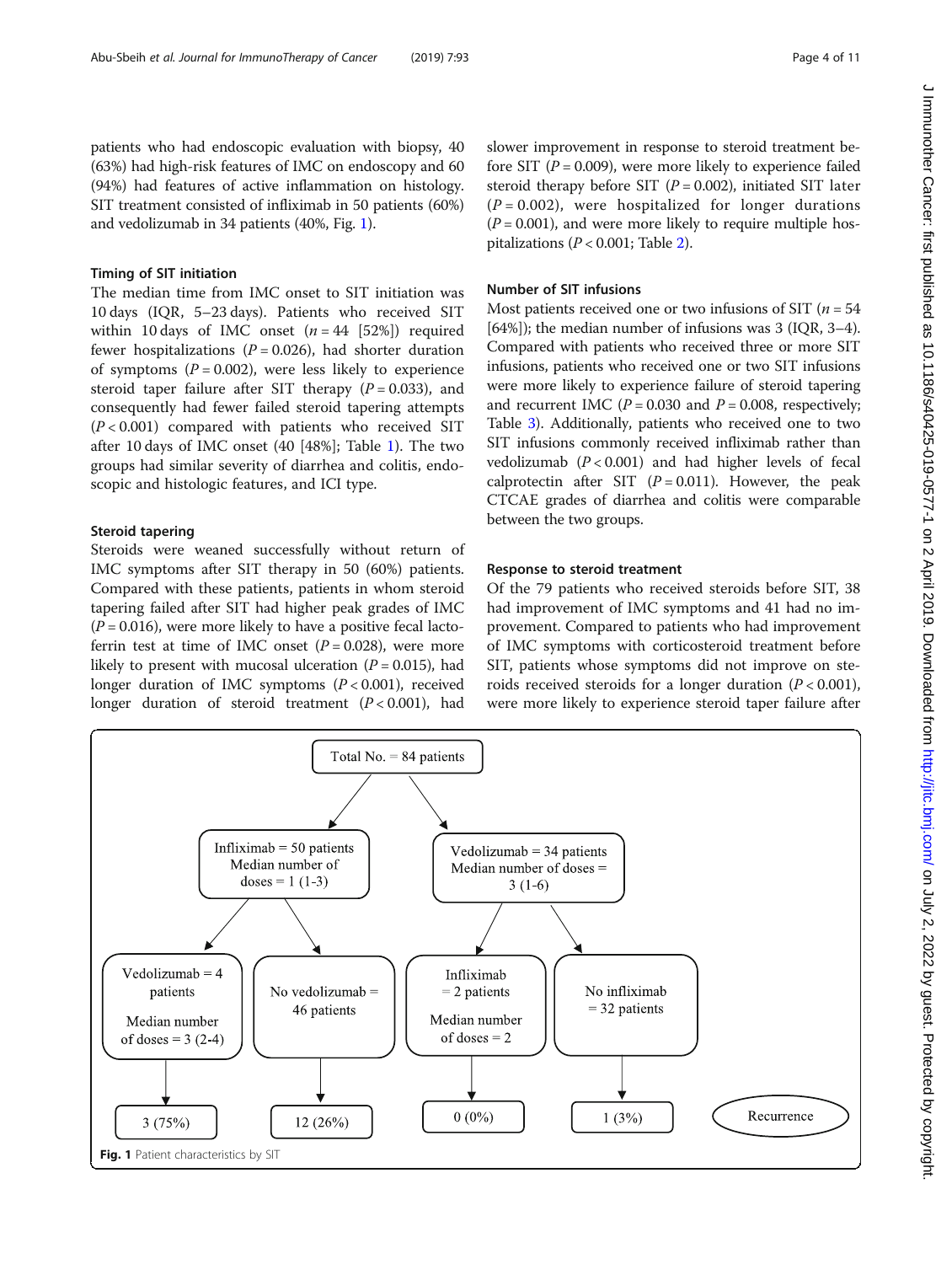| Covariate                                                     | $\leq$ 10 days of onset<br>$N = 44$ | > 10 days of onset<br>$N = 40$ | P       |
|---------------------------------------------------------------|-------------------------------------|--------------------------------|---------|
| ICI type, No. (%)                                             |                                     |                                | 0.687   |
| Anti-CTLA-4 monotherapy                                       | 11(25)                              | 10(25)                         |         |
| Anti-PD-1/L1 monotherapy                                      | 19 (43)                             | 14(35)                         |         |
| Combination                                                   | 14(32)                              | 16(40)                         |         |
| Diarrhea grade, No. (%)                                       |                                     |                                | 0.668   |
| $1 - 2$                                                       | 8(18)                               | 6(15)                          |         |
| 3                                                             | 28 (64)                             | 29 (73)                        |         |
| 4                                                             | 8(18)                               | 5(13)                          |         |
| Colitis grade, No. (%)                                        |                                     |                                | 0.603   |
| $1 - 2$                                                       | 24 (56)                             | 22 (55)                        |         |
| 3                                                             | 16(37)                              | 17(43)                         |         |
| 4                                                             | 3(7)                                | 1(3)                           |         |
| Endoscopic features, No. (%)                                  |                                     |                                | 0.739   |
| Ulcer                                                         | 13(42)                              | 17(52)                         |         |
| Non-ulcerative inflammation                                   | 12 (39)                             | 11(33)                         |         |
| Normal                                                        | 6(19)                               | 5(15)                          |         |
| High-risk endoscopic features initially, No. (%) <sup>a</sup> | 17(55)                              | 23 (70)                        | 0.302   |
| Overall duration of steroids, mean days (SD)                  | 64 (38)                             | 82 (51)                        | 0.092   |
| Duration of hospitalization, mean days (SD)                   | 10(8)                               | 12(8)                          | 0.321   |
| Duration of symptoms, mean days (SD)                          | 25 (32)                             | 50 (40)                        | 0.002   |
| Follow-up duration, mean months (SD)                          | 5(3)                                | 4(3)                           | 0.875   |
| Number of steroids tapering attempts, median (IQR)            | $1(1-4)$                            | $2(1-4)$                       | < 0.001 |
| Multiple hospitalization, No. (%)                             | 13(30)                              | 22 (55)                        | 0.026   |
| Failed steroid tapering after SIT, No. (%) <sup>b</sup>       | 9(23)                               | 19 (49)                        | 0.033   |
| Recurrent IMC, No. (%)                                        | 8(18)                               | 8(20)                          | 1.000   |
| Infectious adverse events, No. (%)                            | 16 (36)                             | 9(23)                          | 0.233   |

<span id="page-4-0"></span>

| Table 1 Clinical characteristics stratified by the timing of selective immunosuppressive therapy initiation (SIT) |  |
|-------------------------------------------------------------------------------------------------------------------|--|
|                                                                                                                   |  |

<sup>a</sup>High-risk features are ulcers deeper than 2 mm or wider than 1 cm, and extensive endoscopic inflammation involving the colon proximal to the splenic flexure <sup>b</sup>Available for the 79 patients who received steroids

Abbreviation: SIT, selective immunosuppressive therapy

SIT ( $P = 0.010$ ), and consequently required more steroid tapering attempts ( $P = 0.014$ ) and were more likely to be hospitalized multiple times  $(P = 0.051)$  and for longer durations ( $P = 0.001$ , Table [4](#page-6-0)). This difference in clinical outcomes was seen despite the fact that the two groups had similar grades of diarrhea and colitis.

Among the 41 patients who had poor response to steroids before SIT, 17 began SIT within 10 days and 24 after 10 days of IMC onset. In these patients, early introduction of SIT was associated with a lower number of hospitalizations ( $P = 0.014$ ; Table [5\)](#page-6-0). Among the 38 patients who had good response to steroids before SIT, 23 received SIT within 10 days and 15 more than 10 days after IMC onset. In these patients, early introduction of SIT was associated with less resistance to steroid tapering after SIT  $(P = 0.003)$ , fewer failed steroid tapering attempts  $(P < 0.001)$ , and shorter duration of symptoms  $(P = 0.016)$ .

#### Duration of steroid treatment

In our cohort, 16 patients received steroids for less than 6 weeks and began SIT within 10 days of IMC onset. These patients, compared with the 30 patients who received steroids for longer than 6 weeks and began SIT more than 10 days after IMC onset, had shorter duration of symptoms ( $P < 0.001$ ), had fewer steroid tapering attempts ( $P < 0.001$ ), and were hospitalized less frequently  $(P < 0.001)$  and for shorter duration  $(P = 0.034;$ Additional file [1](#page-9-0): Table S1).

#### IMC recurrence

Sixteen patients (19%) developed IMC recurrence after SIT therapy and complete steroid weaning. Logistic regression analysis showed that the predictors of IMC recurrence included failure of steroid weaning after SIT  $(P = 0.017)$ , infliximab therapy rather than vedolizumab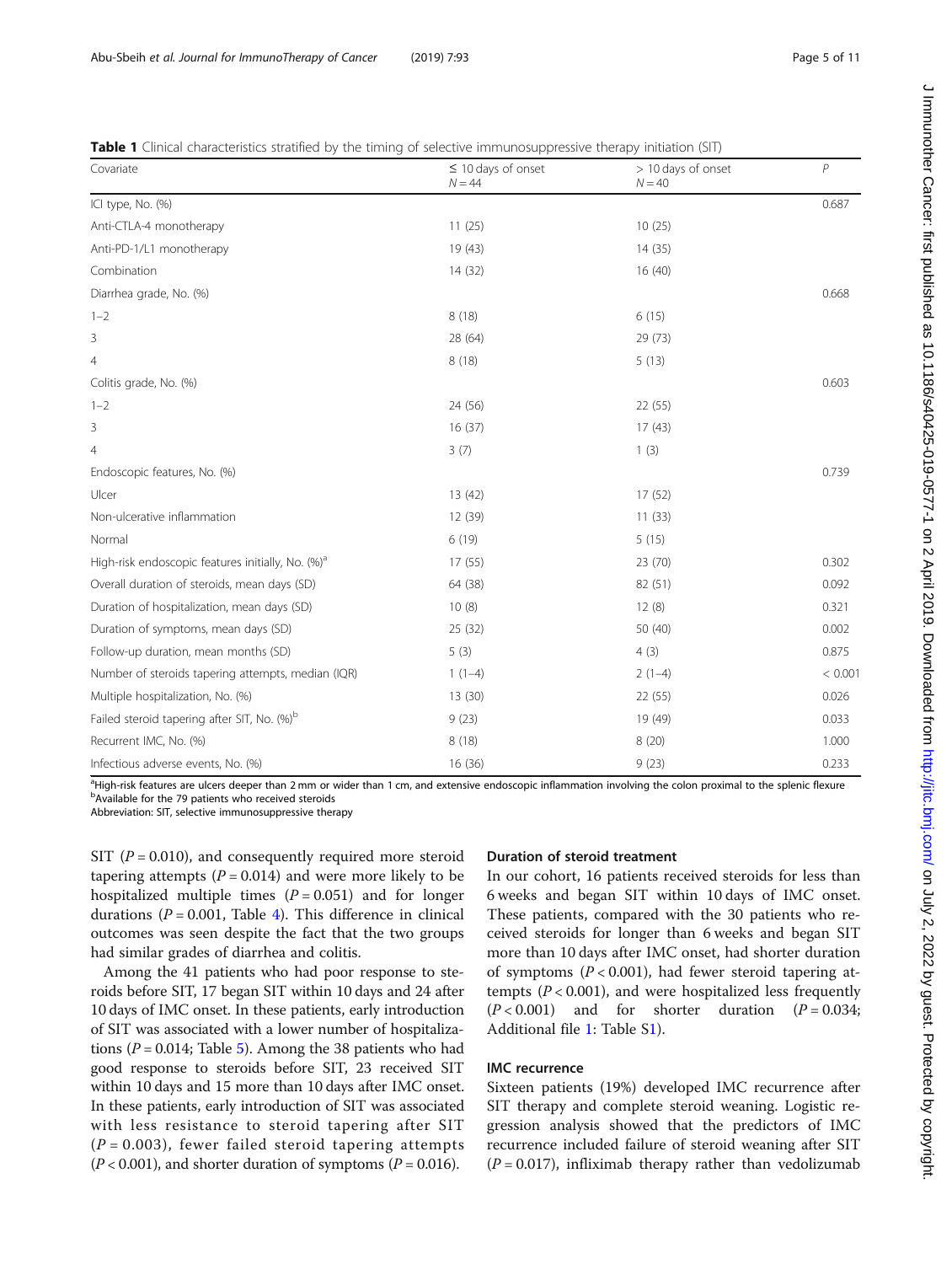| Covariate                                                | Failed steroid tapering after SIT $N = 28$ | Successful steroid tapering after SIT $N = 50$ | $\overline{P}$ |
|----------------------------------------------------------|--------------------------------------------|------------------------------------------------|----------------|
| Diarrhea grade, No. (%)                                  |                                            |                                                | 0.087          |
| $1 - 2$                                                  | 1(4)                                       | 11(22)                                         |                |
| 3                                                        | 21(75)                                     | 32 (64)                                        |                |
| 4                                                        | 6(21)                                      | 7(14)                                          |                |
| Colitis grade, No. (%)                                   |                                            |                                                | 0.016          |
| $1 - 2$                                                  | 9(32)                                      | 33 (66)                                        |                |
| 3                                                        | 17(61)                                     | 15(30)                                         |                |
| 4                                                        | 2(7)                                       | 2(4)                                           |                |
| Symptom onset, No. (%)                                   |                                            |                                                | 0.478          |
| Abrupt                                                   | 11(39)                                     | 25(50)                                         |                |
| Gradual                                                  | 17(61)                                     | 25 (50)                                        |                |
| Positive lactoferrin at time of onset, No. (%)           | 22 (79)                                    | 26 (52)                                        | 0.028          |
| Overall duration of steroids, mean days (SD)             | 99 (46)                                    | 58 (39)                                        | < 0.001        |
| Duration of hospitalization, mean days (SD)              | 15(9)                                      | 9(6)                                           | 0.001          |
| Duration of symptoms, mean days (SD)                     | 72 (42)                                    | 19 (19)                                        | < 0.001        |
| Endoscopic features, No. (%)                             |                                            |                                                | 0.015          |
| Ulcer                                                    | 15(60)                                     | 12(35)                                         |                |
| Non-ulcerative inflammation                              | 4(16)                                      | 18 (53)                                        |                |
| Normal                                                   | 6(24)                                      | 4(12)                                          |                |
| Duration from onset to SIT, mean days (SD)               | 28 (32)                                    | 12(11)                                         | 0.002          |
| Calprotectin at time of onset, mean (SD)                 | 363 (329)                                  | 311 (272)                                      | 0.610          |
| Rapid improvement with steroid before SIT, No. (%)       | 8(29)                                      | 31(62)                                         | 0.009          |
| Failed steroid tapering before SIT, No. (%) <sup>a</sup> | 23 (82)                                    | 22(44)                                         | 0.002          |
| Multiple hospitalizations, No. (%)                       | 21(75)                                     | 13 (26)                                        | < 0.001        |
| Recurrent IMC, No. (%)                                   | 10(36)                                     | 6(12)                                          | 0.019          |

<span id="page-5-0"></span>Table 2 Clinical characteristics stratified by the resistance to steroid

<sup>a</sup> Available for the 79 patients that received steroids

Abbreviation: SIT, selective immunosuppressive therapy

| Table 3 IMC outcomes stratified by the number of SIT doses |
|------------------------------------------------------------|
|------------------------------------------------------------|

| <b>Note a</b> live battorings stratified by the namber of sir abses<br>Covariate | $1-2$ doses $N = 54$ | $\geq$ 3 doses $N = 30$ | $\overline{P}$ |
|----------------------------------------------------------------------------------|----------------------|-------------------------|----------------|
| Multiple hospitalization, No. (%)                                                | 25(46)               | 10(33)                  | 0.356          |
| Failed steroid tapering after SIT, No. (%) <sup>a</sup>                          | 13(27)               | 15(52)                  | 0.030          |
| Infliximab, No. (%)                                                              | 49 (91)              | 3(10)                   | < 0.001        |
| Endoscopic features, No. (%)                                                     |                      |                         | 0.388          |
| Ulcer                                                                            | 17 (49)              | 13(45)                  |                |
| Non-ulcerative inflammation                                                      | 14(40)               | 9(31)                   |                |
| Normal                                                                           | 4(11)                | 7(24)                   |                |
| Endoscopic remission, No. (%) <sup>b</sup>                                       | 9(64)                | 14(67)                  | 1.000          |
| Histologic remission, No. (%) <sup>b</sup>                                       | 7(44)                | 17(71)                  | 0.087          |
| Infectious adverse events, No. (%)                                               | 16(30)               | 9(30)                   | 1.000          |
| Recurrent IMC, No. (%)                                                           | 15(28)               | 1(3)                    | 0.008          |
| Calprotectin after SIT, mean (SD)                                                | 312 (325)            | 118 (138)               | 0.011          |
| Mean calprotectin difference before and after SIT, (SD)                          | 234 (204)            | 222 (165)               | 0.882          |

<sup>a</sup>Available for the 79 patients who received steroids<br><sup>b</sup>Available for 40 patients

Abbreviation: SIT, selective immunosuppressive therapy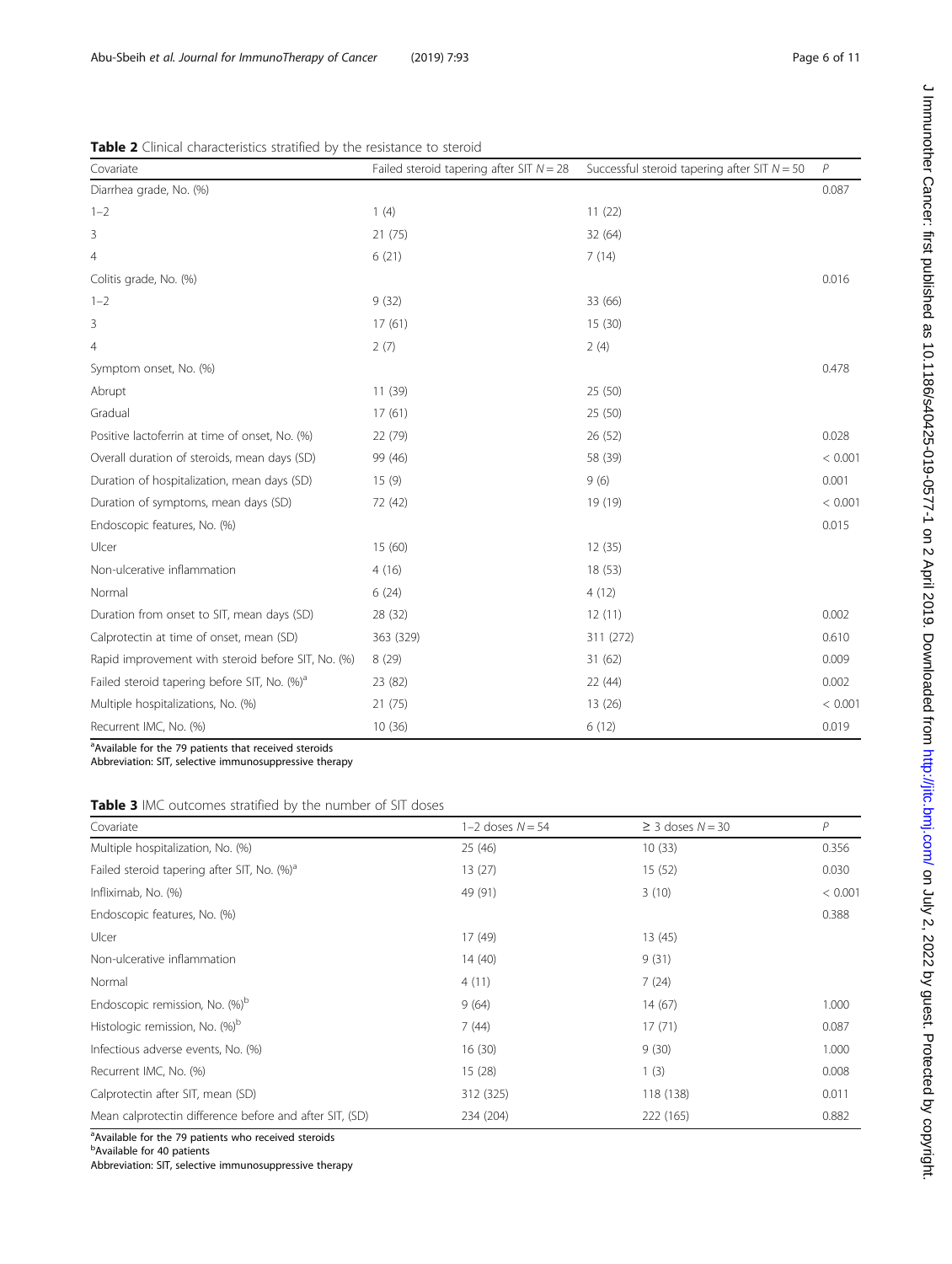| Covariate                                     | Improvement with steroid | No improvement with steroid | P       |
|-----------------------------------------------|--------------------------|-----------------------------|---------|
|                                               | before SIT $N = 38$      | before SIT $N = 41$         |         |
| Multiple hospitalization, No. (%)             | 12 (38)                  | 23(64)                      | 0.051   |
| Failed steroid tapering after SIT, No. (%)    | 8(21)                    | 20(50)                      | 0.010   |
| Overall duration of steroids, mean days (SD)  | 63 (40)                  | 113(45)                     | < 0.001 |
| Duration of hospitalization, mean days (SD)   | 9(6)                     | 17(11)                      | 0.001   |
| Duration of symptoms, mean days (SD)          | 25(26)                   | 83 (42)                     | < 0.001 |
| Number of steroids tapering attempts, No. (%) |                          |                             | 0.014   |
|                                               | 24 (63)                  | 11(28)                      |         |
| $2 - 4$                                       | 14(37)                   | 29(73)                      |         |
| Endoscopic remission, No. (%)                 | 10(67)                   | 13(65)                      | 1.000   |
| Histologic remission, No. (%) <sup>a</sup>    | 11(73)                   | 13(52)                      | 0.318   |
| Recurrent IMC, No. (%)                        | 5(13)                    | 11(27)                      | 0.166   |

<span id="page-6-0"></span>Table 4 Response to steroid treatment before SIT and outcomes

<sup>a</sup>Available for 40 patients

Abbreviation: SIT, selective immunosuppressive therapy

therapy  $(P = 0.017)$ , 2 or fewer infusions of SIT compared with 3 or more infusions  $(P = 0.023)$ , multiple hospitalizations  $(P = 0.002)$ , persistent endoscopic  $(P = 0.025)$  and histologic  $(P = 0.033)$  inflammation after SIT, lower number of steroid tapering attempts ( $P = 0.001$ ), shorter duration of steroids ( $P =$ 0.022), higher calprotectin values after SIT  $(P = 0.014)$ , longer duration of symptoms ( $P = 0.008$ ), and longer duration of hospitalization ( $P = 0.001$ ; Table [6](#page-7-0)).

#### ICI resumption and IMC recurrence

Fourteen patients resumed ICI after IMC resolution. Eight of them received vedolizumab concurrently with ICI infusions and six did not (Additional file [1](#page-9-0) Figure S[1\)](#page-3-0). Only one patient who received concurrent vedolizumab experienced IMC recurrence, whereas three patients who did not receive vedolizumab experienced IMC recurrence. IMC recurrence necessitated immunosuppressive therapy in the one patient who received vedolizumab and in two of the patients who did not.

#### Survival analyses

At the end of study period, 12 patients were dead; 11 because of cancer progression and one because of hypophysitis and sepsis. Survival analyses indicated a comparable impact of vedolizumab and infliximab on overall survival rates ( $P = 0.151$  $P = 0.151$  $P = 0.151$ ; Additional file 1 Figure S2). Patients who had their ICI treatment course interrupted early (i.e., one or two infusions) had worse survival rates compared with patients who received ICI for more than three or more infusions ( $P = 0.008$ ; Additional file [1](#page-9-0) Figure S3).

#### **Discussion**

In the era of immunotherapy, precise and evidence-based treatment recommendations for adverse events related to ICIs become critical to attaining the greatest benefit of their use, since IMC could sometimes be correlated to a

| Table 5 Effect of timing of SIT initiation after IMC onset on outcomes among patients who had different response to steroid therapy |  |  |
|-------------------------------------------------------------------------------------------------------------------------------------|--|--|
|-------------------------------------------------------------------------------------------------------------------------------------|--|--|

| Covariate                                     | Poor response to steroid |                      | Good response to steroid |                         |                      |         |
|-----------------------------------------------|--------------------------|----------------------|--------------------------|-------------------------|----------------------|---------|
|                                               | $\leq 10$ days $N = 17$  | $> 10$ days $N = 24$ | P                        | $\leq 10$ days $N = 23$ | $> 10$ days $N = 15$ | P       |
| Multiple hospitalization, No. (%)             | 7(41)                    | 16 (84)              | 0.014                    | 6(32)                   | 6(46)                | 0.473   |
| Failed steroid tapering after SIT, No. (%)    | 8(50)                    | 12(50)               | 1.000                    | 1(4)                    | 7(47)                | 0.003   |
| Recurrent IMC, No. (%)                        | 4(24)                    | 7(29)                | 0.736                    | 4(17)                   | 1(7)                 | 0.630   |
| Number of steroids tapering attempts, No. (%) |                          |                      | 0.532                    |                         |                      | < 0.001 |
|                                               | 6(38)                    | 5(21)                |                          | 20 (87)                 | 4(27)                |         |
| $2 - 4$                                       | 10(62)                   | 19 (79)              |                          | 3(13)                   | 11(73)               |         |
| Overall duration of steroids, mean days (SD)  | 73 (43)                  | 96(57)               | 0.184                    | 58 (34)                 | 59 (30)              | 0.942   |
| Duration of hospitalization, mean days (SD)   | 12(9)                    | 13(8)                | 0.545                    | 9(6)                    | 10(8)                | 0.571   |
| Duration of symptoms, mean days (SD)          | 39 (38)                  | 57 (45)              | 0.179                    | 17(24)                  | 39 (30)              | 0.016   |

Abbreviation: SIT, selective immunosuppressive therapy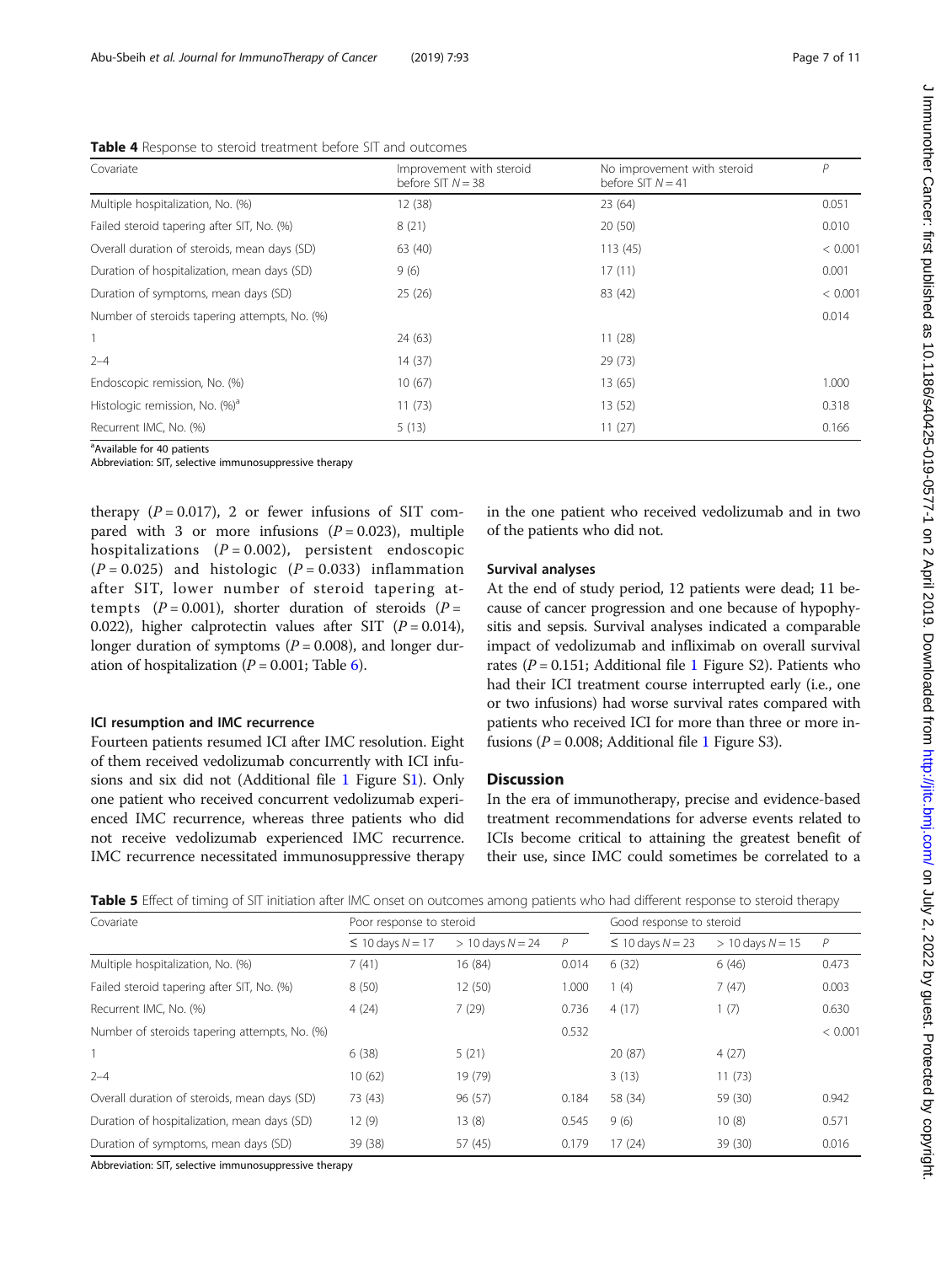<span id="page-7-0"></span>

| <b>Table 6</b> Outcomes after SIT |  |
|-----------------------------------|--|
|-----------------------------------|--|

| Characteristics                      |                     | Failed steroid tapering after SIT |                     | IMC recurrence |  |
|--------------------------------------|---------------------|-----------------------------------|---------------------|----------------|--|
|                                      | OR (95% CI)         | P                                 | OR (95% CI)         | $\mathcal P$   |  |
| ICI type                             |                     |                                   |                     |                |  |
| Anti-PD-1/L1 monotherapy             | Reference           |                                   | Reference           |                |  |
| Anti-CTLA-4 therapy                  | $0.50(0.19 - 1.29)$ | 0.150                             | $1.09(0.36 - 3.37)$ | 0.871          |  |
| Colitis grade                        |                     |                                   |                     |                |  |
| $1 - 2$                              | Reference           |                                   | Reference           |                |  |
| $3 - 4$                              | 4.09 (1.53-10.98)   | 0.005                             | 1.79 (0.59-3.38)    | 0.299          |  |
| Multiple hospitalizations            | 9.05 (2.79-29.33)   | < 0.001                           | 26.25 (3.22-213.82) | 0.002          |  |
| Failed steroid tapering before SIT   | 3.75 (1.39-10.16)   | 0.009                             | $2.42(0.75 - 7.77)$ | 0.138          |  |
| Failed steroid tapering after SIT    |                     |                                   | 4.07 (1.29-12.88)   | 0.017          |  |
| Type of SIT                          |                     |                                   |                     |                |  |
| Vedolizumab                          | Reference           |                                   | Reference           |                |  |
| Infliximab                           | $0.47(0.18 - 1.22)$ | 0.120                             | 12.57 (1.57-100.57) | 0.017          |  |
| No. of SIT infusions                 |                     |                                   |                     |                |  |
| $1 - 2$                              | Reference           |                                   | Reference           |                |  |
| $\geq$ 3                             | 2.97 (1.13-7.79)    | 0.027                             | $0.09(0.01 - 0.72)$ | 0.023          |  |
| Endoscopic remission                 | $1.68(0.41 - 6.96)$ | 0.474                             | $0.15(0.03 - 0.79)$ | 0.025          |  |
| Histologic remission                 | $0.67(0.18 - 2.46)$ | 0.543                             | $0.18(0.04 - 0.88)$ | 0.033          |  |
| Number of steroids tapering attempts | 9.50 (3.76-24.01)   | < 0.001                           | 3.35 (1.68-6.69)    | 0.001          |  |
| Duration from IMC onset to SIT       | $1.05(1.01 - 1.09)$ | 0.011                             | $1.00(0.98 - 1.03)$ | 0.774          |  |
| Overall duration of steroids         | $1.02(1.01 - 1.04)$ | 0.001                             | $1.01(1.00 - 1.03)$ | 0.022          |  |
| Calprotectin at time of onset        | $1.00(0.99 - 1.00)$ | 0.599                             | $1.00(0.99 - 1.01)$ | 0.346          |  |
| Calprotectin after SIT               | $1.00(0.99 - 1.00)$ | 0.573                             | $1.01(1.00 - 1.01)$ | 0.014          |  |
| Duration of hospitalization          | $1.12(1.04 - 1.21)$ | 0.004                             | 1.14 (1.05-1.23)    | 0.001          |  |
| Duration of symptoms                 | $1.06(1.03 - 1.08)$ | < 0.001                           | $1.02(1.01 - 1.03)$ | 0.008          |  |

Abbreviations: CI, confidence interval; CTLA, cytotoxic T lymphocyte associated protein; SIT, selective immunosuppressive therapy; OR, odds ratio; PD-1, programmed death protein 1; PD-L1, PD-1 ligand

clinical benefit from ICI therapy [\[20](#page-10-0)–[22\]](#page-10-0). Current treatment guidelines recommend SIT only in patients with steroid-refractory IMC, with no recommendation regarding the number of SIT infusions  $[1-4]$  $[1-4]$  $[1-4]$  $[1-4]$  $[1-4]$ . In an effort to improve on the current IMC management guidelines, and in light of analogy with the treatment of IBD where SIT could be introduced as frontline treatment, almost half our patients were treated according to a tailored treatment algorithm devised at our institution [\[23\]](#page-10-0) and derived from IBD management strategies instead of the current IMC management recommendations. This algorithm recommends early introduction of SIT regardless of steroid responsiveness. Furthermore, three or more infusions of SIT are recommended. The rest of our cohort received IMC treatment according to the published guidelines [\[1](#page-9-0), [2](#page-9-0)]. This approach allowed us to compare the outcomes of both groups to assess the applicability of IBD treatment to patients with IMC.

In this study, the decision to initiate SIT was made based on clinical, endoscopic and histologic features, including unresponsiveness of IMC symptoms to steroids, high grade of IMC, large deep mucosal ulceration on endoscopy, and active histologic inflammation [[7\]](#page-9-0). Of note, most of these features coexisted in patients who received SIT at time of IMC onset.

We investigated the utility of early SIT in the treatment of IMC, a strategy adopted from the management modalities studied and validated in patients with IBD [[24](#page-10-0)–[27](#page-10-0)]. In this study, we found that the introduction of SIT early during the course of IMC, i.e., without waiting for response to corticosteroids, was associated with a favorable impact on the disease course, response of IMC to therapy, reduced length of IMC-related hospital stay, and reduced need for re-hospitalization. Despite complete resolution of symptoms in most patients after one infusion of infliximab or vedolizumab, three or more infusions of SIT led to a lower IMC recurrence rate compared with one or two infusions.

These findings highlight the similarities between IMC and IBD. 1) There is a potential discrepancy between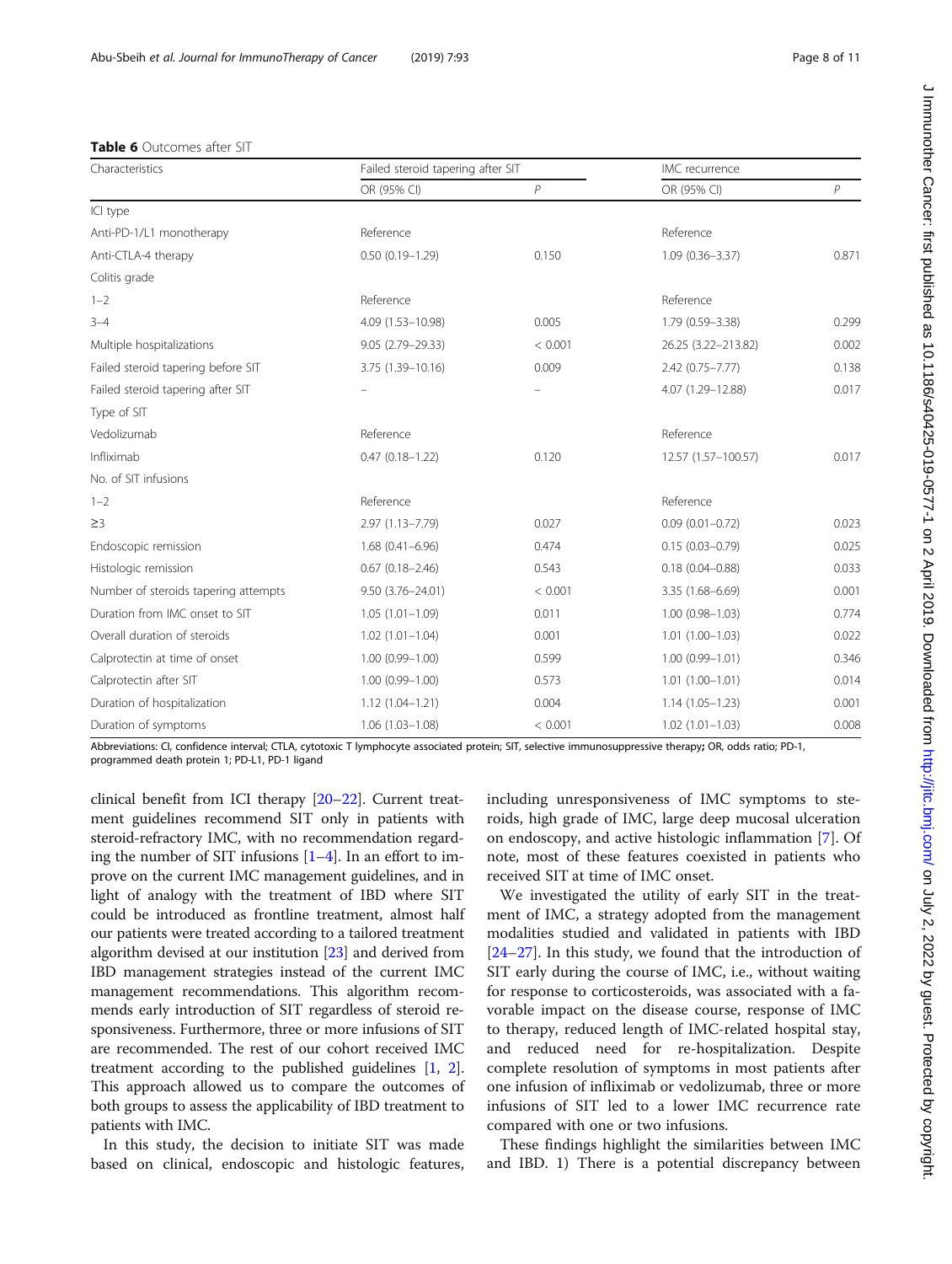clinical response and true endoscopic remission in IMC; a similar distinction is seen in IBD. This discrepancy challenges the current definition of disease remission in IMC. 2) Early introduction of SIT leads to improved response and outcomes in both IMC and IBD. 3) There is a role for a dose regimen that first induces IMC remission (the first one to two doses of SIT) and then maintains remission with subsequent dosing. We speculate that a maintenance regimen of SIT over several weeks, as is done in IBD, helps achieve mucosal healing (beyond the initial clinical response) and allows the effects of immunotherapy on the gut to dissipate over time. This could explain the positive outcomes seen in IMC patients who received SIT early and for more than two infusions, in terms of fewer hospitalizations, fewer instances of IMC recurrence, and a higher overall survival rate.

Our current study found the introduction of SIT within 10 days of IMC onset to be associated with shorter duration of symptoms, less requirement for hospitalization, and lower dependence on steroids after SIT compared with late introduction of SIT. To account for the potential confounding effect that corticosteroid therapy responsiveness could have introduced, we compared patients with steroid-responsive and steroid-refractory IMC separately, followed by stratification of patients who received SIT within 10 days of IMC and those who did not. Our findings persisted, even though the results for steroid responders were more robust. Another analysis showed that receiving three or more doses of SIT was associated with a lower recurrence rate, lower calprotectin levels at the end of SIT treatment, fewer patients who experienced steroid taper failure, and more patients who experienced histologic remission. These findings validate the efficacy of our treatment algorithm in decreasing the disease burden on patients and improving response to therapy.

Though symptomatic resolution is a common clinical endpoint in treating patients with colitis, it may not necessarily translate into actual disease remission. It has been shown in the setting of IBD that symptoms do not correlate with disease activity, and there is preliminary evidence to suggest the same in the setting of IMC. In this study, we observed a decrease in the risk of IMC recurrence in patients who achieved endoscopic and histologic remission after SIT in addition to clinical symptomatic resolution. Therefore, follow-up colonoscopy after SIT to evaluate for endoscopic remission before stopping therapy is crucial to decrease the risk of IMC recurrence.

The fecal microbiome has been proposed to play a role in the activity of ICI and the development of IMC [\[28](#page-10-0)– [31](#page-10-0)]. We previously performed fecal microbiota transplantation as a novel treatment modality for IMC that is refractory to SIT [[32](#page-10-0)]. This approach achieved great success in cases that were unresponsive to SIT, with quick clinical remission and almost complete resolution of endoscopic and histologic inflammation. Additionally, predictors of unresponsive IMC were found to be a lack of response to steroid therapy within 72 h of IMC onset, endoscopic mucosal ulcerations, high fecal calprotectin values, positive lactoferrin, and high grades of IMC. We therefore recommend the use of fecal microbiota transplantation in patients who are forecasted to have challenging IMC, especially those who have more than one of the aforementioned predictors. However, further validation of our findings is needed.

Steroids are associated with significant morbidity, particularly if used for a prolonged time and given in high doses [\[33,](#page-10-0) [34](#page-10-0)]. The treatment guidelines for IMC recommend at least 6 weeks of steroids. We compared patients who received steroids for more than 6 weeks and SIT more than 10 days after IMC onset (per current IMC guidelines) with those who received steroids for less than 6 weeks and SIT within 10 days of IMC (adopted from our institutional algorithm). Our algorithm was associated with a statistically significant improvement in disease course, response to therapy, length of hospital stay, and frequency of re-hospitalization. Nonetheless, studies that investigate the appropriate length of steroid treatment are warranted.

The primary aim of our group is to provide appropriate control of IMC to sustain ICI therapy, and consequently hinder any negative effect on cancer outcomes. Our survival analysis revealed that patients who received more than three infusions of ICI had better overall survival rates compared with patients who had fewer than three infusions. This emphasizes the importance of sustained ICI therapy.

In our cohort, a few patients resumed ICI therapy after IMC resolution. Vedolizumab was given to a subset of them as a concurrent treatment to prevent recurrence of IMC. Most patients treated with this combination approach did not experience IMC recurrence. Nevertheless, the small number of patients limited our ability to draw any solid conclusions from this result. Further prospective investigation of the utility of SIT in the prevention of IMC recurrence after ICI resumption is hence warranted. A notable finding in our study is the increased recurrence rate with infliximab infusion. Nonetheless, this is probably a result of inadequate number of infusions given to patients that received infliximab rather than low efficacy of infliximab.

Our study has several limitations. The retrospective study design may provide suboptimal details of patients' medication regimens. Second, the nonrandomized approach limits the strength of our findings. Third, the small sample size limits our ability to perform subgroup analyses with adequate power. Finally, our cohort consisted of patients with various cancer types that were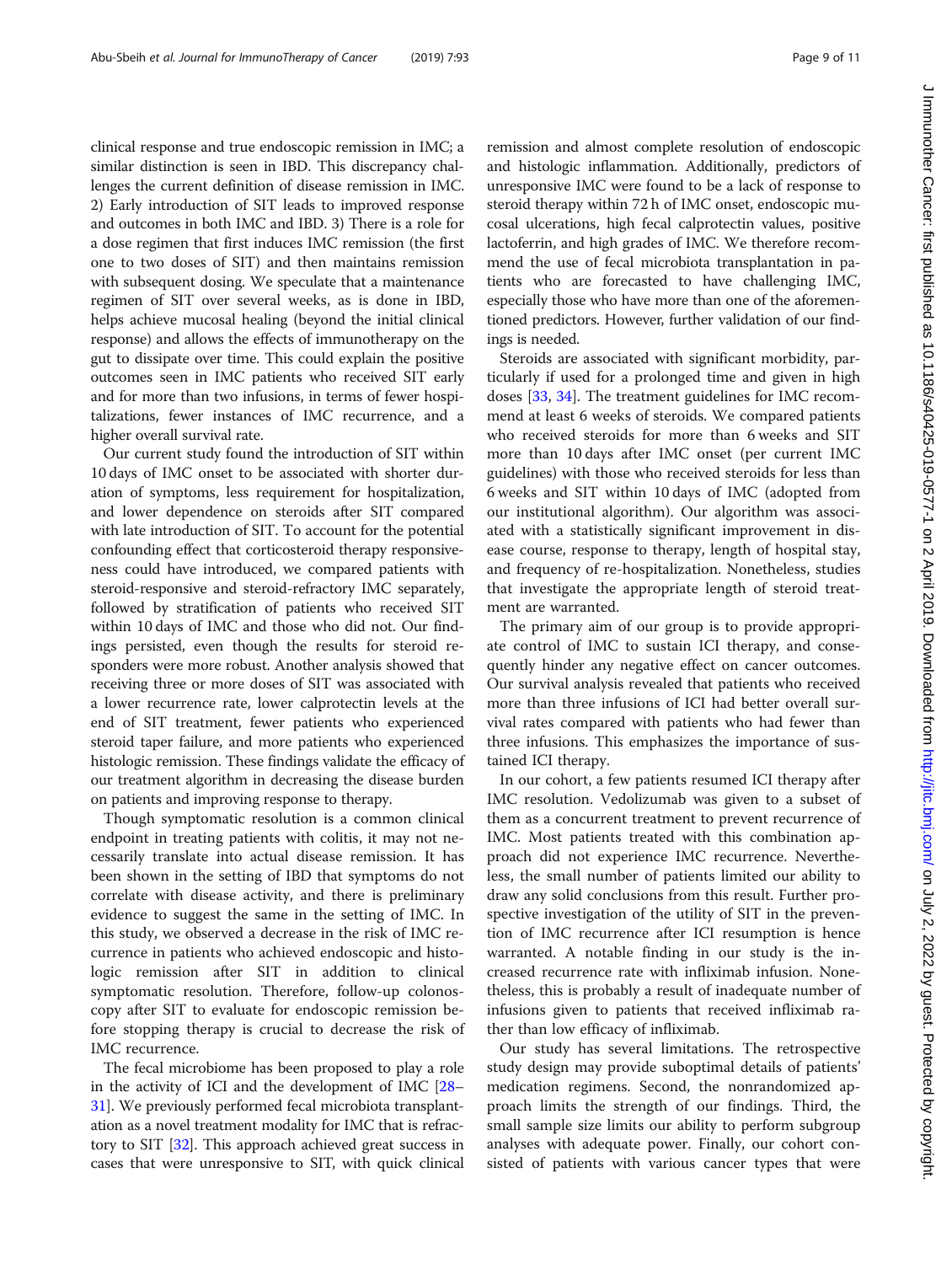<span id="page-9-0"></span>treated by different ICI classes. This heterogeneity indicates that we should not assume that IMC caused by all ICIs behave in a similar fashion.

#### Conclusion

Our data suggest that SIT should be initiated early after diagnosis of IMC and not held until failure of steroid therapy or steroid taper. SIT should be given for at least three doses to improve clinical outcomes of IMC and prevent IMC recurrence. Endoscopic and histological remission serves as a better treatment target for IMC compared with clinical remission to ensure a lower incidence of recurrence. These findings need to be validated by large-scale prospective studies to investigate the appropriate duration of steroid therapy and timing of SIT initiation.

#### Additional file

[Additional file 1:](https://doi.org/10.1186/s40425-019-0577-1) Table S1. Effect of steroid treatment duration and timing to SIT initiation after IMC onset. Figure S1. Recurrence of IMC after ICI resumption. Figure S2. Kaplan-Meier curve showing overall survival duration of patients who received vedolizumab only compared with that of patients who received infliximab with or without vedolizumab. Figure S3. Kaplan-Meier curve showing overall survival duration of patients who developed IMC after more than three infusions of ICI compared with those who developed IMC after three or fewer infusions. (DOCX 61 kb)

#### Abbreviations

CTCAE: Common Terminology Criteria for Adverse Events; IBD: Inflammatory bowel disease; ICI: Immune checkpoint inhibitor; IMC: Immune-mediated colitis; imRECIST: immune-Modified Response Evaluation Criteria In Solid Tumors; irAE: immunotherapy-related adverse event; iRECIST: immune-related Response Evaluation Criteria in Solid Tumors; SIT: Selective immunosuppressive therapy

#### Acknowledgements

Medical editing of this paper was provided by the Department of Scientific Publications at MD Anderson Cancer Center.

#### Funding

This study was not supported by any funding.

#### Availability of data and materials

The datasets used and analyzed during the current study are available from the corresponding author on reasonable request.

#### Authors' contributions

YW was the senior author of this study, developed the concept, designed the study, interpreted the results, ensured that the accuracy and integrity of the data was preserved at all stages, agreed to be accountable for all aspects of this study, was in charge of the overall direction and planning of the study, and contributed to the writing of the manuscript with input from all authors. HA collected the data for the study, assessed to conduct and interpret the analysis, and wrote the manuscript. FA assessed in writing and editing the paper and collecting data from patients' medical charts. WX processed the data, performed the statistical analysis, and designed the figures. NM, EC, MA, RB, AC, RD, AJ, and BL revised critically the final version of the manuscript. All authors read and approved the final manuscript.

#### Ethics approval and consent to participate

The ethics approval of this study was granted by the IRB committee at the University of Texas MD Anderson Cancer Center (PA18–0472). The consent was waived for this study.

#### Consent for publication

This study was granted waiver for consent.

#### Competing interests

The authors declare that they have no conflict of interests.

#### Publisher's Note

Springer Nature remains neutral with regard to jurisdictional claims in published maps and institutional affiliations.

#### Author details

<sup>1</sup>Department of Gastroenterology, Hepatology and Nutrition, The University of Texas MD Anderson Cancer Center, Unit 1466, 1515 Holcombe Blvd, Houston, TX 77030, USA. <sup>2</sup>Department of Biostatistics, The University of Texas MD Anderson Cancer Center, Houston, TX, USA. <sup>3</sup>Department of Medicine Baylor College of Medicine, Houston, TX, USA. <sup>4</sup>Department of Thoracic/Head and Neck Medical Oncology, The University of Texas MD Anderson Cancer Center, Houston, TX, USA.<sup>5</sup> Department of Gastroenterology, Hepatology and Nutrition, MedStar-Georgetown University Hospital, Washington, DC, USA. 6 Department of Endocrine Neoplasia and Hormonal Disorders, The University of Texas MD Anderson Cancer Center, Houston, TX, USA. <sup>7</sup>Department of Gynecologic Oncology and Reproductive Medicine, The University of Texas MD Anderson Cancer Center, Houston, TX, USA. <sup>8</sup>Department of Gastroenterology, Hepatology and Nutrition, Cleveland Clinic Foundation, Cleveland, OH, USA.

#### Received: 31 January 2019 Accepted: 22 March 2019 Published online: 02 April 2019

#### References

- Brahmer JR, Lacchetti C, Schneider BJ, et al. Management of immunerelated adverse events in patients treated with immune checkpoint inhibitor therapy: American society of clinical oncology clinical practice guideline. J Clin Oncol. 2018;36(17):1714–68.
- 2. Puzanov I, Diab A, Abdallah K, et al. Managing toxicities associated with immune checkpoint inhibitors: consensus recommendations from the society for immunotherapy of cancer (sitc) toxicity management working group. J Immunother Cancer. 2017;5:95.
- 3. Thompson JA. New nccn guidelines: recognition and management of immunotherapy-related toxicity. J Natl Compr Cancer Netw. 2018;16:594–6.
- Haanen J, Carbonnel F, Robert C, et al. Management of toxicities from immunotherapy: Esmo clinical practice guidelines for diagnosis, treatment and follow-up. Ann Oncol. 2017;28:iv119–iv42.
- 5. Tian Y, Abu-Sbeih H, Wang Y. Immune checkpoint inhibitors-induced colitis. Adv Exp Med Biol. 2018;995:151–7.
- 6. Michot JM, Bigenwald C, Champiat S, et al. Immune-related adverse events with immune checkpoint blockade: a comprehensive review. Eur J Cancer. 2016;54:139–48.
- 7. Abu-Sbeih H, Ali FS, Luo W, et al. Importance of endoscopic and histological evaluation in the management of immune checkpoint inhibitorinduced colitis. J Immunother Cancer. 2018;6:95.
- 8. Dougan M. Checkpoint blockade toxicity and immune homeostasis in the gastrointestinal tract. Front Immunol. 2017;8:1547.
- 9. Verschuren EC, van den Eertwegh AJ, Wonders J, et al. Clinical, endoscopic, and histologic characteristics of ipilimumab-associated colitis. Clin Gastroenterol Hepatol. 2016;14:836–42.
- 10. Martins F, Sykiotis GP, Maillard M, et al. New therapeutic perspectives to manage refractory immune checkpoint-related toxicities. Lancet Oncol. 2019;20:e54–64.
- 11. Wang Y, Abu-Sbeih H, Mao E, et al. Endoscopic and histologic features of immune checkpoint inhibitor-related colitis. Inflamm Bowel Dis. 2018;24: 1695–705.
- 12. Choi K, Abu-Sbeih H, Samdani R, et al. Can immune checkpoint inhibitors induce microscopic colitis or a brand new entity? Inflamm Bowel Dis. 2018; 25(2):385–93.
- 13. Johnson DH, Zobniw CM, Trinh VA, et al. Infliximab associated with faster symptom resolution compared with corticosteroids alone for the management of immune-related enterocolitis. J Immunother Cancer. 2018;6:103.
- 14. Abu-Sbeih H, Ali FS, Alsaadi D, et al. Outcomes of vedolizumab therapy in patients with immune checkpoint inhibitor-induced colitis: a multi-center study. J Immunother Cancer. 2018;6:142.